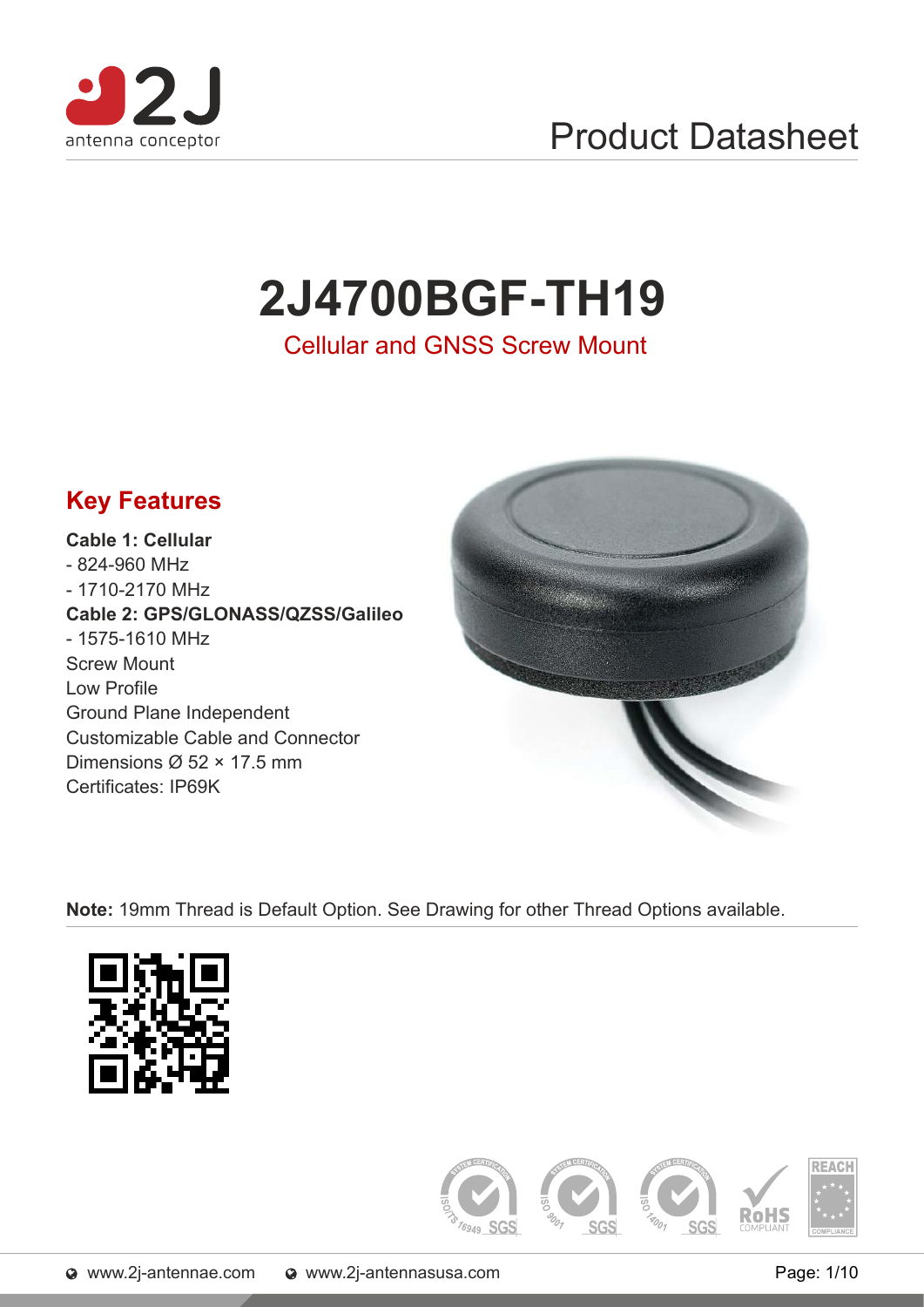### **1. Antenna and electrical specifications**

| Cable 1                  |                                                |                     |  |
|--------------------------|------------------------------------------------|---------------------|--|
| <b>Parameters</b>        | <b>Cellular Antenna</b>                        |                     |  |
| <b>Standards</b>         | 2G and 3G                                      |                     |  |
| <b>Band (MHz)</b>        | 850/900                                        | 1700/1800/1900/2100 |  |
| <b>Frequency (MHz)</b>   | 824-960                                        | 1710-2170           |  |
| <b>Return Loss (dB)</b>  | ~10.4                                          | ~12.5               |  |
| <b>VSWR</b>              | ~1.9:1                                         | ~1.7:1              |  |
| Efficiency (%)           | ~20.6                                          | ~20.5               |  |
| Peak Gain (dBi)          | $~1 - 0.3$                                     | $~2 - 2.0$          |  |
| <b>Average Gain (dB)</b> | $~-7.1$                                        | $\sim$ -7.0         |  |
| <b>Impendance (Ohm)</b>  |                                                | 50                  |  |
| <b>Polarisation</b>      | Linear                                         |                     |  |
| <b>Radiation Pattern</b> | Omni-Directional                               |                     |  |
| Max. Input Power (W)     | 100                                            |                     |  |
| <b>Connector Type</b>    | SMA-Male Standard (Other Connectors Available) |                     |  |
| <b>Cable Length</b>      | 300 cm Standard (Any Cable Length Available)   |                     |  |
| <b>Cable Type</b>        | RG174 Standard (Other Cables Available)        |                     |  |

**Cable 2**

| <b>Parameters</b>                 | <b>GNSS Ceramic Active Antenna</b>             |                |  |
|-----------------------------------|------------------------------------------------|----------------|--|
| <b>Standards</b>                  | GPS/QZSS/Galileo                               | <b>GLONASS</b> |  |
| <b>Band (MHz)</b>                 | 1575                                           | 1602           |  |
| <b>Frequency (Mhz)</b>            | 1575.42                                        | 1598-1606      |  |
| Patch Size (mm)                   | $25 \times 25 \times 4$                        |                |  |
| <b>Return Loss (dB)</b>           | $\le -15.0 \, \text{dB}$                       |                |  |
| <b>VSWR</b>                       | $\le$ = 1.4:1 dB                               |                |  |
| <b>Impedance (Ohms)</b>           | 50                                             |                |  |
| <b>Radiation Pattern</b>          | Hemispherical                                  |                |  |
| <b>Polarization</b>               | <b>RHCP</b>                                    |                |  |
| <b>Active Gain (dB)</b>           | 28dB @ 2.7V                                    |                |  |
| Noise Figure (dB)                 | $1.8 \& 2.7V$                                  |                |  |
| <b>Voltage Range (V)</b>          | $1.5 - 3.6$                                    |                |  |
| <b>Current Consumption (mA)</b>   | 9 @ 2.7V                                       |                |  |
| <b>Saw Filter Type</b>            | Pre-Filter                                     |                |  |
| <b>Out of Band Rejection (dB)</b> | ~143                                           |                |  |
| <b>ESD Protection (kV)</b>        | 6                                              |                |  |
| <b>Connector Type</b>             | SMA-Male Standard (Other Connectors Available) |                |  |
| <b>Cable Length</b>               | 300 cm Standard (Any Cable Length Available)   |                |  |
| <b>Cable Type</b>                 | RG174 Standard (Other Cables Available)        |                |  |

#### **Antenna Measurement Conditions:**

Mounted on Ground Plane of 30x30 cm 200 cm of RG174 Cable Measured in Certified CTIA 3D Anechoic Chamber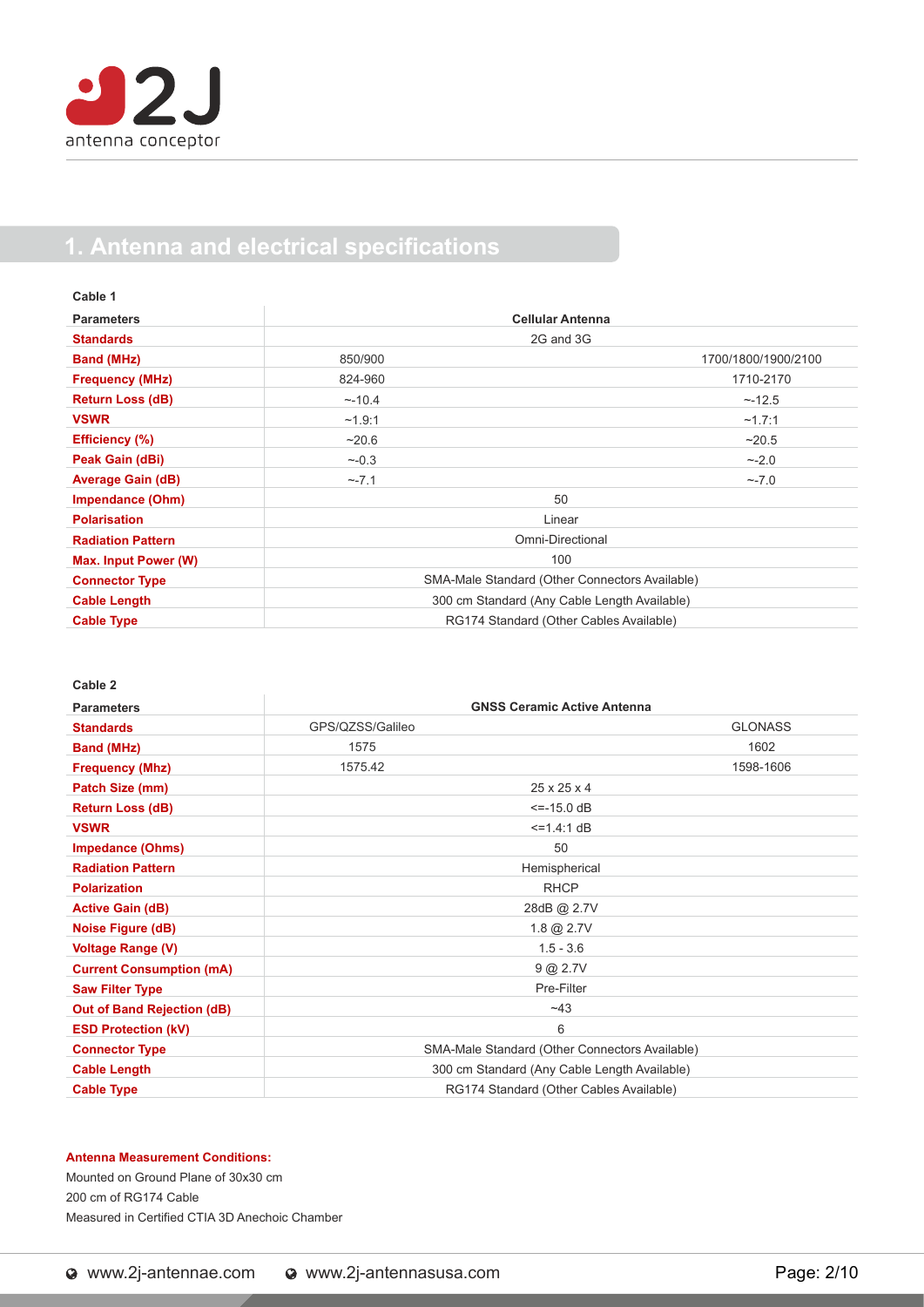

### **2. Mechanical and environmental specifications**

| <b>Specifications</b>            | 2J4700BGF-TH19     |
|----------------------------------|--------------------|
| <b>Mounting Type</b>             | <b>Screw Mount</b> |
| <b>Dimensions (mm)</b>           | $Ø$ 52 × 17.5      |
| Max. Tighten Torque (Nm)         | 4 Nm               |
| <b>Radome Type</b>               | ABS                |
| <b>Radome Color</b>              | <b>Black</b>       |
| <b>Antenna Base</b>              | <b>ABS</b>         |
| <b>Operating Temperature (C)</b> | $-40$ to $+85$     |
| <b>Storage Temperature (C)</b>   | $-40$ to $+85$     |
| <b>Certificates</b>              | IP69K              |
| <b>Substance Compliance</b>      | <b>RoHS</b>        |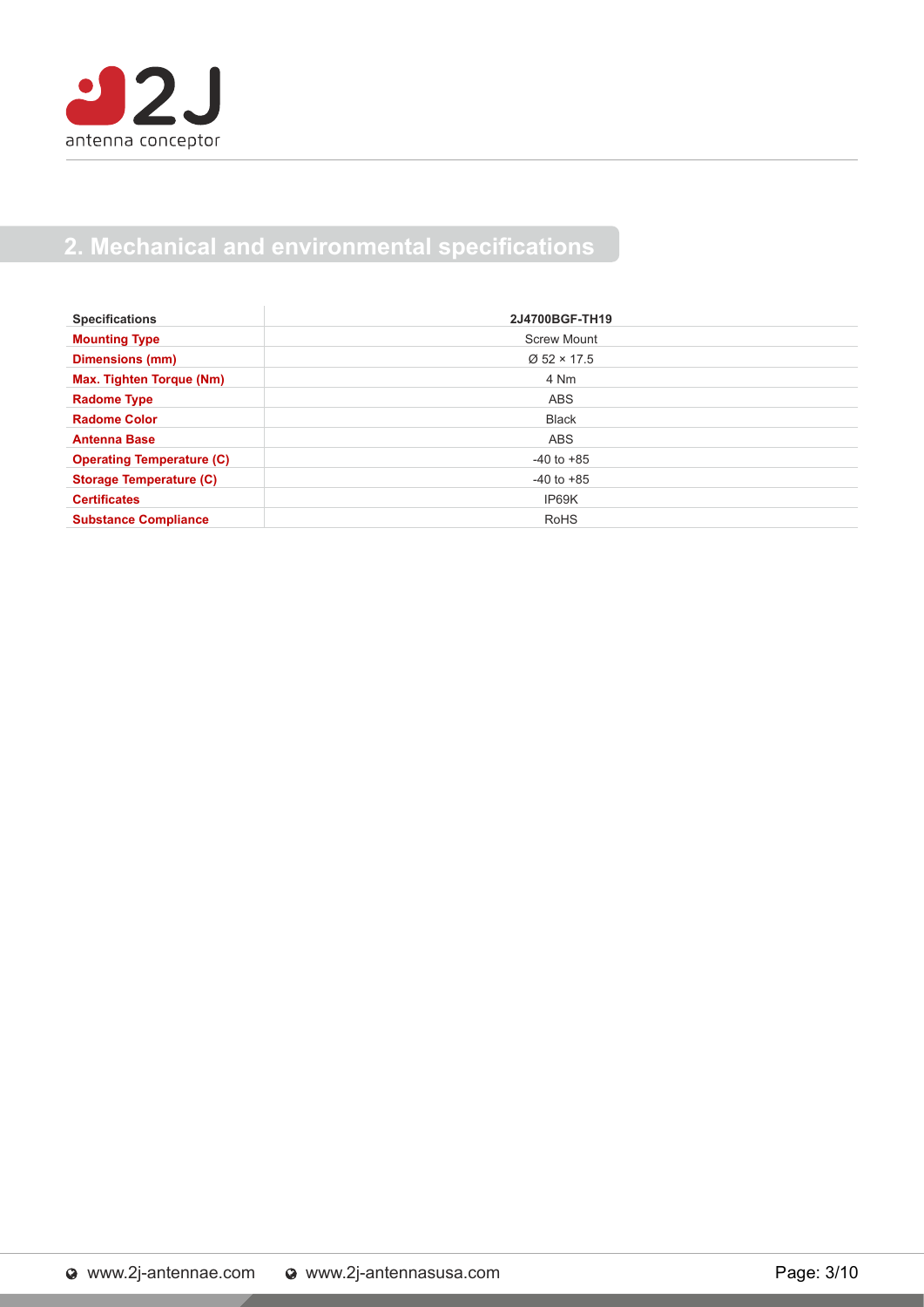

### **3. Antenna parameters**

#### **Cable 1: Cellular**



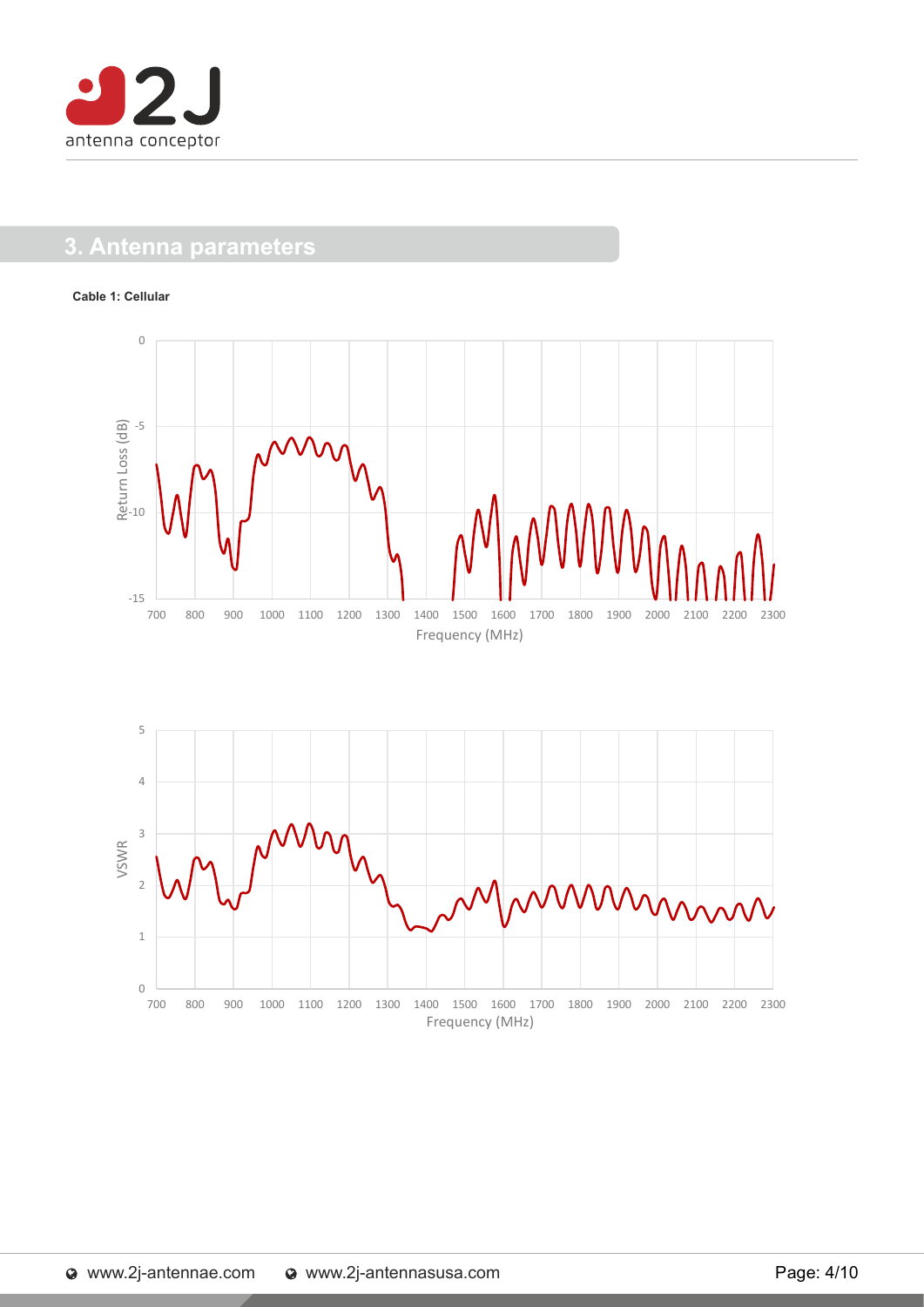

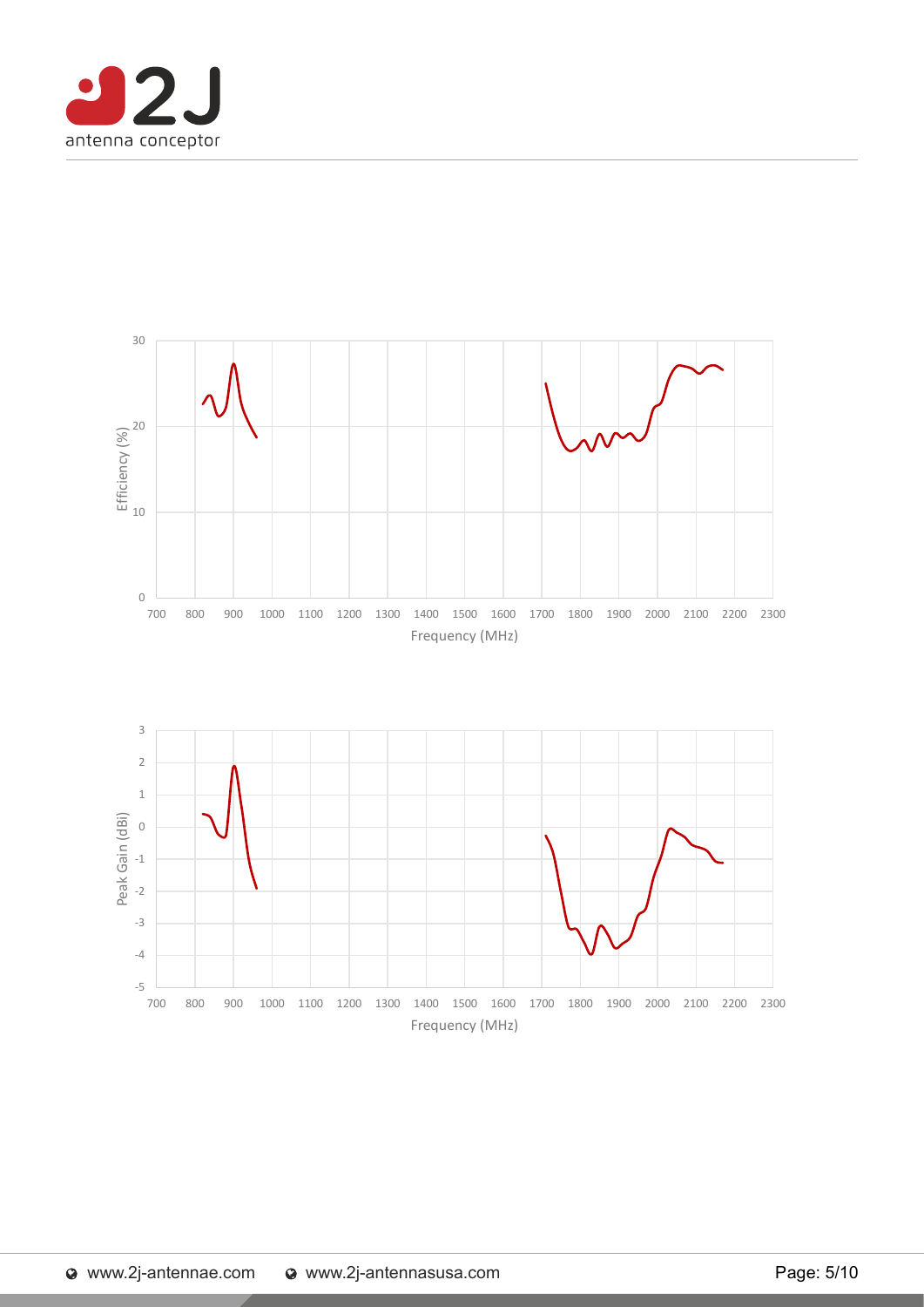





Radiation pattern reference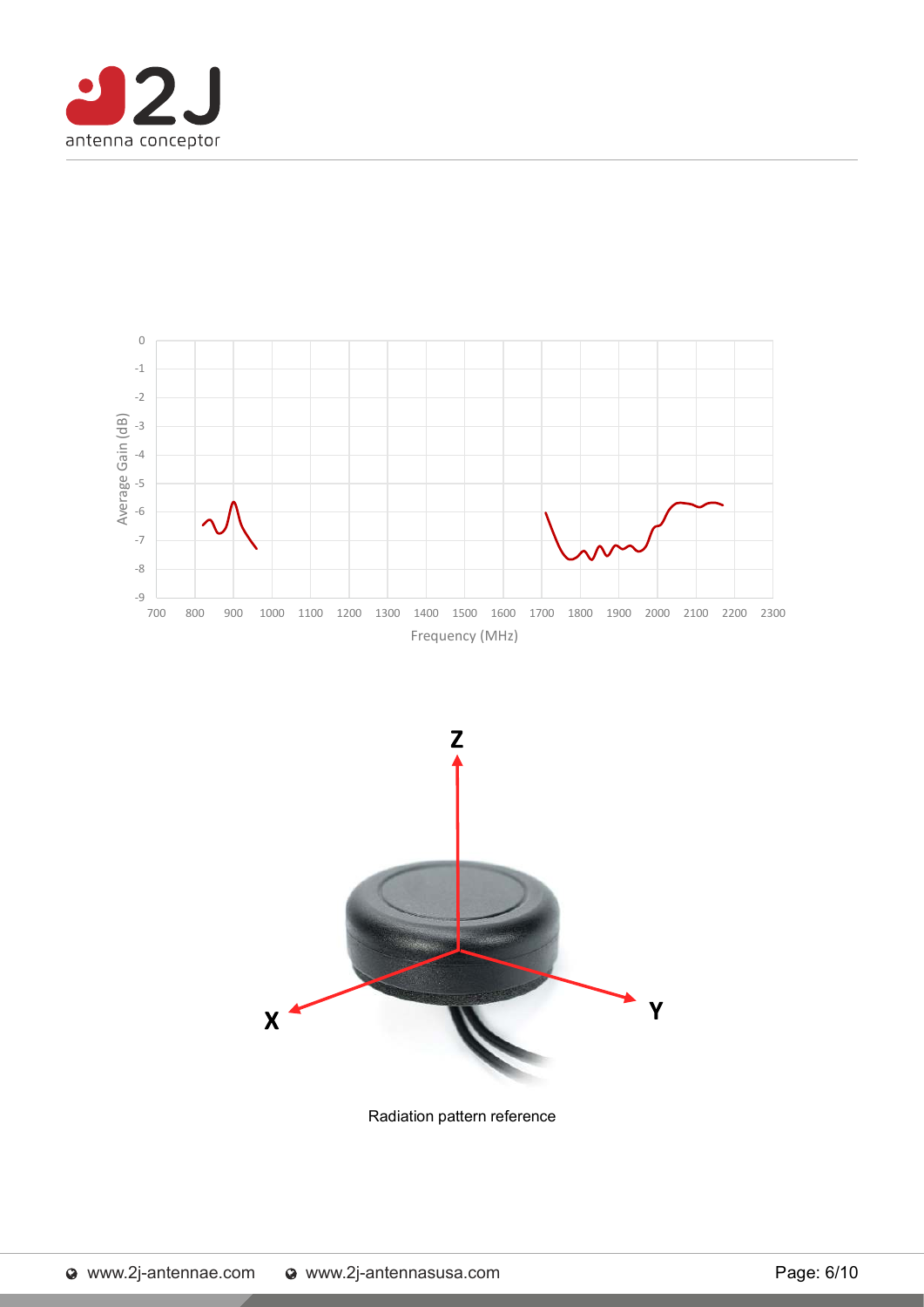

#### **Cable 1: Cellular**



850 and 940 MHz Radiation pattern



#### 1750 and 1850 MHz Radiation pattern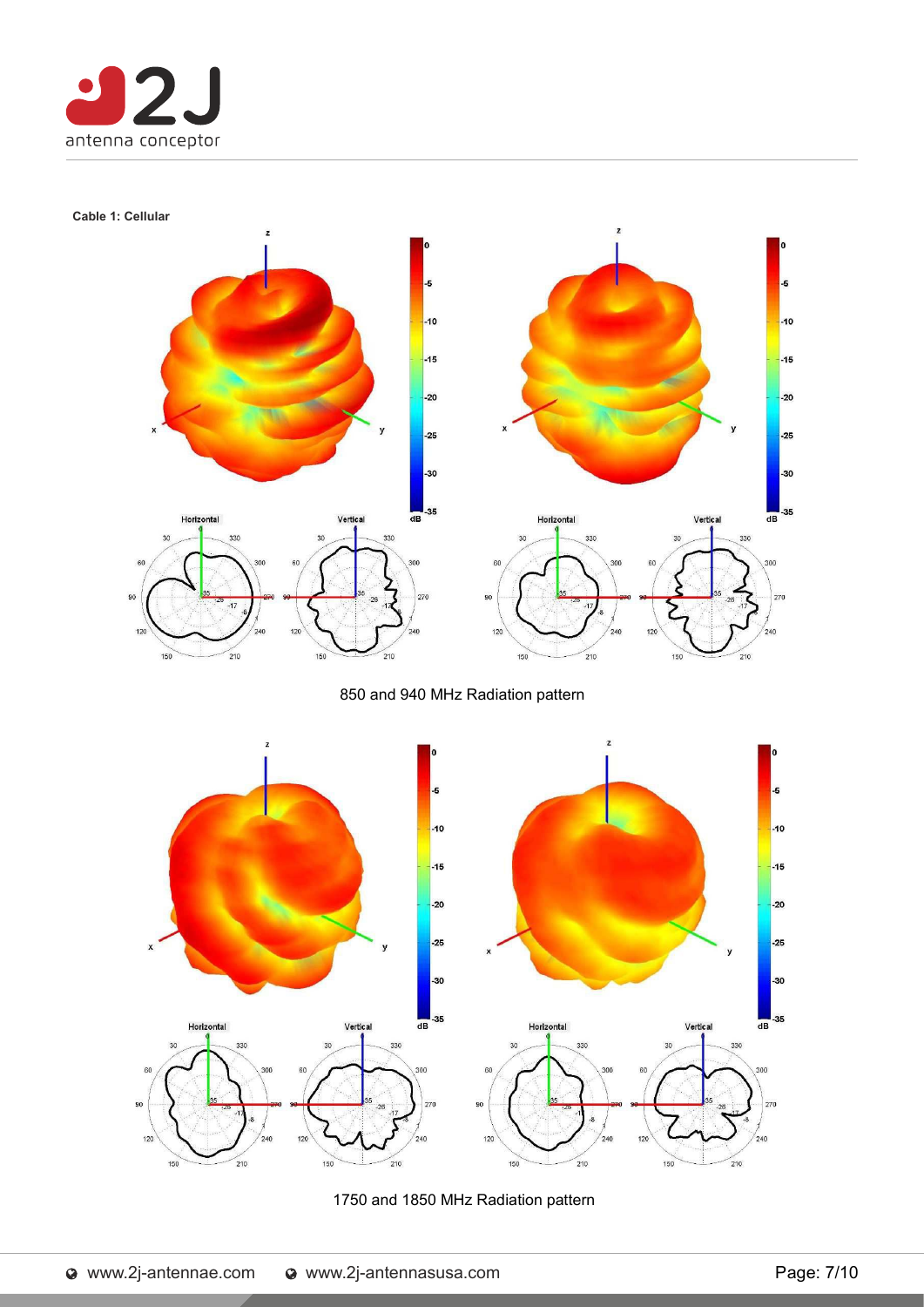

#### **Cable 1: Cellular**



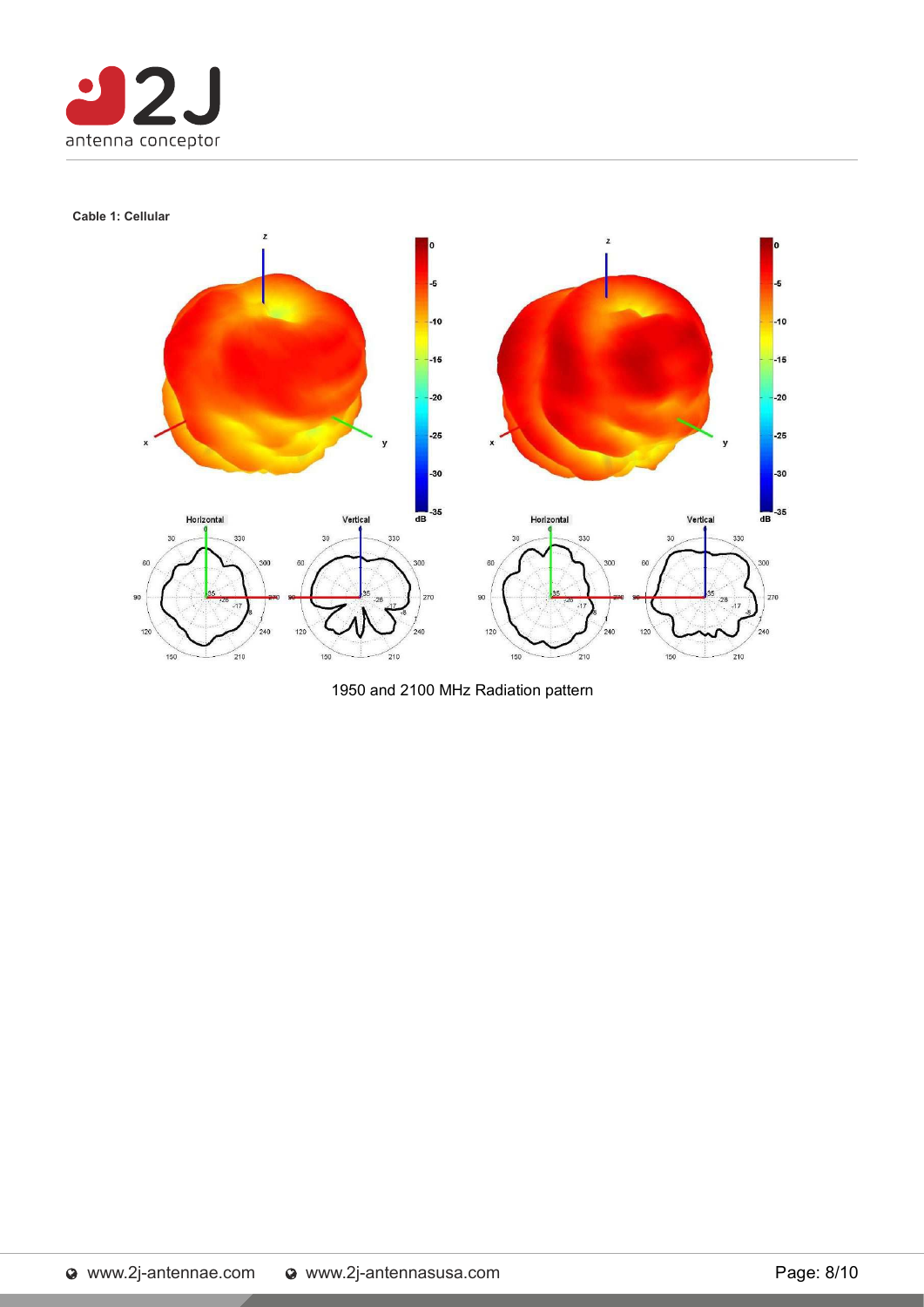

### **4. Antenna drawings**

### **Default Thread Option**



### **Other Thread Options available**







**2J4700BGF-TH8,5** 8,5 mm Thread



**2J4700BGF-TH30** 30 mm Thread

**\*Dimensions after mounting \*\*Max. Torque= 4 Nm**